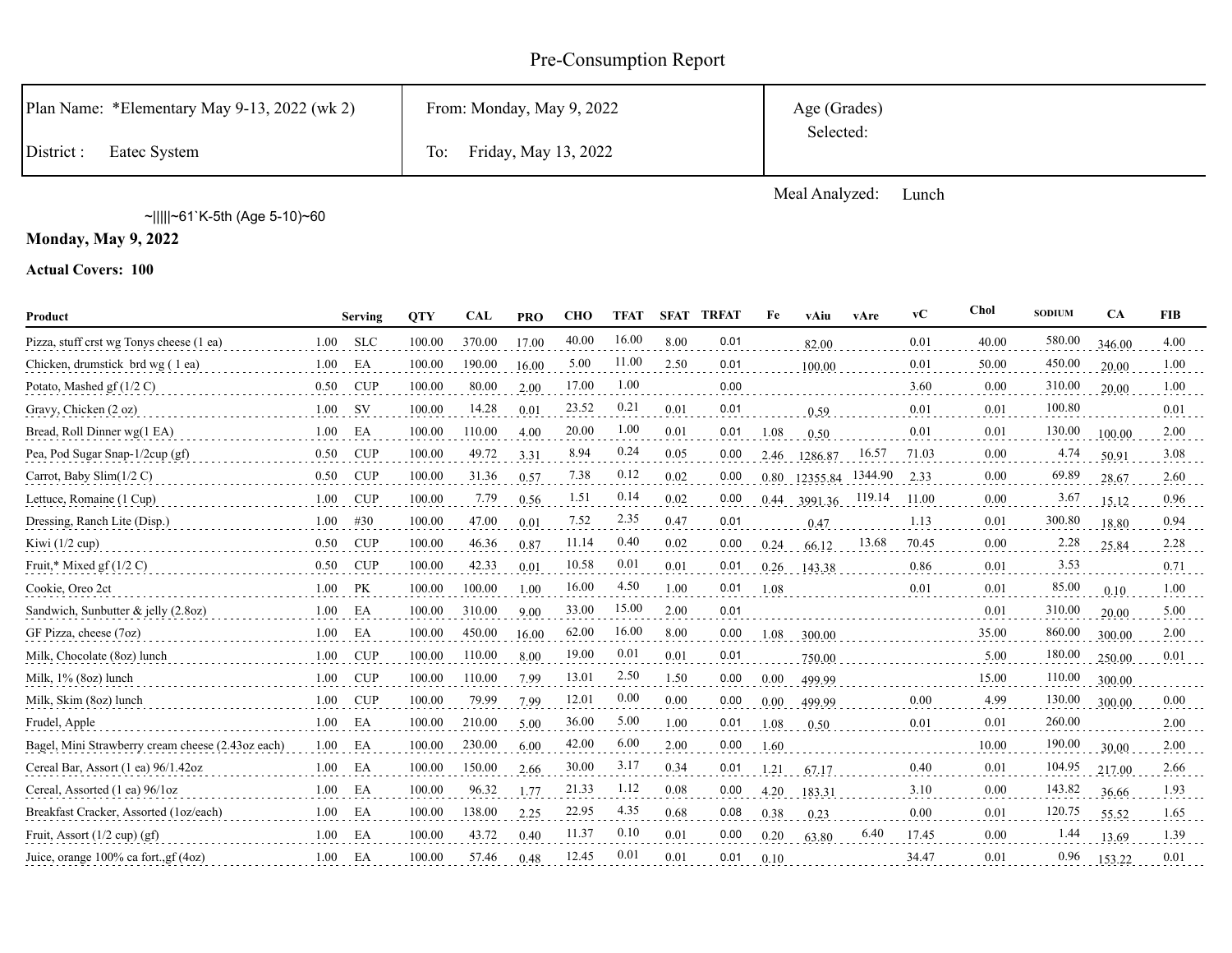|  | Plan Name: *Elementary May 9-13, 2022 (wk 2) |  |  |  |
|--|----------------------------------------------|--|--|--|
|--|----------------------------------------------|--|--|--|

District : Eatec System To: Friday, May 13, 2022

Meal Analyzed: Lunch

## **Tuesday, May 10, 2022**

| Product                                      |      | Serving    | <b>OTY</b> | CAL    | <b>PRO</b> | <b>CHO</b> | <b>TFAT</b> | <b>SFAT</b> | <b>TRFAT</b> | Fe       | vAiu   | vAre  | vC    | <b>Chol</b> | <b>SODIUM</b> | CA     | <b>FIB</b> |
|----------------------------------------------|------|------------|------------|--------|------------|------------|-------------|-------------|--------------|----------|--------|-------|-------|-------------|---------------|--------|------------|
| Taco Meat, Beef $(1/3 C)$ (gf)               | 1.00 | #12        | 100.00     | 122.96 | 13.32      | 0.79       | 8.20        | 4.10        | 0.00         | 1.47     | 9.20   |       | 0.00  | 56.35       | 138.32        | 0.00   |            |
| Chip, Tortilla rf dorito nacho(1oz)          | 1.00 | EA         | 100.00     | 130.00 | 2.00       | 20.00      | 5.00        | 0.50        | 0.01         | 0.36     | 100.00 |       | 0.01  | 0.01        | 199.99        |        | 2.00       |
| Bean,* black, $(1/2 C)$                      | 0.50 | <b>CUP</b> | 100.00     | 58.81  | 4.11       | 10.95      | 0.01        | 0.01        | 0.00         | 0.98     | 2.70   | 0.65  |       | 0.00        | 75.53         | 12.41  | 4.32       |
| Corndog, Mini (6 ea/svg) (4.02oz)            | 1.00 | <b>SV</b>  | 100.00     | 272.16 | 10.40      | 30.24      | 11.88       | 3.71        | 0.00         | 1.43     | 0.50   |       | 0.01  | 37.14       | 415.93        | 148.55 | 4.46       |
| Rice, Brown*gf $(1/2 \text{ Cup})$           | 0.50 | <b>CUP</b> | 100.00     | 108.00 | 2.55       | 22.00      | 1.00        | 0.01        | 0.01         |          |        |       |       | 0.01        | 5.00          |        | 2.00       |
| Corn * $gf(1/2 C)$                           | 0.50 | <b>CUP</b> | 100.00     | 68.84  | 2.17       | 16.44      | 1.03        | 0.01        | 0.01         | 0.41     | 169.51 |       | 3.02  | 0.01        | 1.03          | 2.08   | 2.06       |
| Lettuce, Romaine Shred (1/2 C)               | 0.50 | <b>CUP</b> | 100.00     | 0.21   | 0.02       | 0.04       | 0.00        | 0.00        | 0.00         | 0.01     | 108.88 |       | 0.30  | 0.00        | 0.10          | 0.41   | 0.03       |
| Tomato, Diced (1/2 C)                        | 0.50 | <b>CUP</b> | 100.00     | 20.16  | 1.26       | 4.41       | 0.00        |             | 0.00         |          | 944.98 |       | 14.37 | 0.00        |               | 12.60  | 1.26       |
| Sour cream, $\log$ (gf)                      | 1.00 | EA         | 100.00     | 60.00  | 1.00       | 2.00       | 5.00        | 3.00        | 0.00         |          | 200.00 | 56.00 |       | 20.00       | 50.00         | 40.00  | 0.00       |
| Sauce, salsa mild chunky (gf) (1 oz)         | 1.00 | OZ         | 100.00     | 9.45   |            | 1.89       | 0.00        |             | 0.00         |          |        |       |       | 0.00        | 283.50        |        |            |
| Dressing, Ranch Lite (Disp.)                 | 1.00 | #30        | 100.00     | 47.00  | 0.01       | 7.52       | 2.35        | 0.47        | 0.01         |          | 0.47   |       | 1.13  | 0.01        | 300.80        | 18.80  | 0.94       |
| Celery, Sticks (1/2 C)                       | 0.50 | <b>CUP</b> | 100.00     | 9.07   | 0.39       | 1.68       | 0.10        | 0.02        | 0.00         | 0.11     | 254.58 | 7.37  | 1.76  | 0.00        | 45.36         | 22.68  | 0.91       |
| Orange, Fresh Smiles (4 slices)              | 0.50 | <b>CUP</b> | 100.00     | 61.57  | 1.23       | 15.39      | 0.16        | 0.03        | 0.00         | 0.13     | 294.75 | 27.51 | 69.69 | 0.00        | 0.00          | 52.40  | 3.14       |
| Applesauce,*(gf) (1/2 C)                     | 0.50 | <b>CUP</b> | 100.00     | 50.80  |            | 13.94      | 0.00        |             | 0.00         |          |        | 3.65  |       | 0.00        | 1.99          |        | 1.00       |
| Chip, tostitos round rf ss (gf) (.875oz bag) | 1.00 | EA         | 100.00     | 120.00 | 2.00       | 18.00      | 4.50        | 0.50        | 0.01         | 0.36     | 0.50   |       | 0.01  | 0.01        | 100.00        | 20.00  | 2.00       |
| Sandwich, Sunbutter & jelly $(2.8oz)$        | 1.00 | EA         | 100.00     | 310.00 | 9.00       | 33.00      | 15.00       | 2.00        | 0.01         |          |        |       |       | 0.01        | 310.00        | 20.00  | 5.00       |
| Milk, Chocolate (8oz) lunch                  | 1.00 | <b>CUP</b> | 100.00     | 110.00 | 8.00       | 19.00      | 0.01        | 0.01        | 0.01         |          | 750.00 |       |       | 5.00        | 180.00        | 250.00 | 0.01       |
| Milk, 1% (8oz) lunch                         | 1.00 | <b>CUP</b> | 100.00     | 110.00 | 7.99       | 13.01      | 2.50        | 1.50        | 0.00         | $0.00\,$ | 499.99 |       |       | 15.00       | 110.00        | 300.00 |            |
| Milk, Skim (8oz) lunch                       | 1.00 | <b>CUP</b> | 100.00     | 79.99  | 7.99       | 12.01      | 0.00        | 0.00        | 0.00         | 0.00     | 499.99 |       | 0.00  | 4.99        | 130.00        | 300.00 | 0.00       |
| Yogurt, vanilla (4oz)                        | 4.00 | <b>OZ</b>  | 100.00     | 99.47  | 3.48       | 19.89      | 0.75        | 0.50        | 0.00         |          | 497.37 |       | 0.00  | 2.49        | 51.73         | 99.47  |            |
| Blueberry, Froz Unsw. (1/2 C)                | 0.50 | <b>CUP</b> | 100.00     | 40.04  | 0.01       | 10.01      | 0.01        | 0.01        | 0.01         |          |        |       |       | 0.01        | 2.00          |        | 3.00       |
| Strawberry,* sliced (1/2 C)                  | 3.00 | OZ         | 100.00     | 66.34  | 0.44       | 17.86      | 0.12        | 0.01        | 0.00         | 0.40     | 22.96  |       | 33.59 | 0.00        | 0.85          | 9.36   | 1.62       |
| Granola cereal (1/4cup)                      | 2.00 | OZ         | 100.00     | 231.95 | 5.15       | 43.81      | 3.87        | 0.00        | 0.00         | 1.45     |        |       | 0.00  | 0.00        | 64.43         | 5.15   | 2.58       |
| Cereal, Assorted (1 ea) 96/1oz               | 1.00 | EA         | 100.00     | 96.32  | 1.77       | 21.33      | 1.12        | 0.08        | 0.00         | 4.20     | 183.31 |       | 3.10  | 0.00        | 143.82        | 36.66  | 1.93       |
| Cereal Bar, Assort (1 ea) 96/1.42oz          | 1.00 | EA         | 100.00     | 150.00 | 2.66       | 30.00      | 3.17        | 0.34        | 0.01         | 1.21     | 67.17  |       | 0.40  | 0.01        | 104.95        | 217.00 | 2.66       |
| Breakfast Cracker, Assorted (1oz/each)       | 1.00 | EA         | 100.00     | 138.00 | 2.25       | 22.95      | 4.35        | 0.68        | 0.08         | 0.38     | 0.23   |       | 0.00  | 0.01        | 120.75        | 55.52  | 1.65       |
| Fruit, Assort $(1/2 \text{ cup}) (gf)$       | 1.00 | EA         | 100.00     | 43.72  | 0.40       | 11.37      | 0.10        | 0.01        | 0.00         | 0.20     | 63.80  | 6.40  | 17.45 | 0.00        | 1.44          | 13.69  | 1.39       |
| Juice, orange 100% ca fort., gf (4oz)        | 1.00 | EA         | 100.00     | 57.46  | 0.48       | 12.45      | 0.01        | 0.01        | 0.01         | 0.10     |        |       | 34.47 | 0.01        | 0.96          | 153.22 | 0.01       |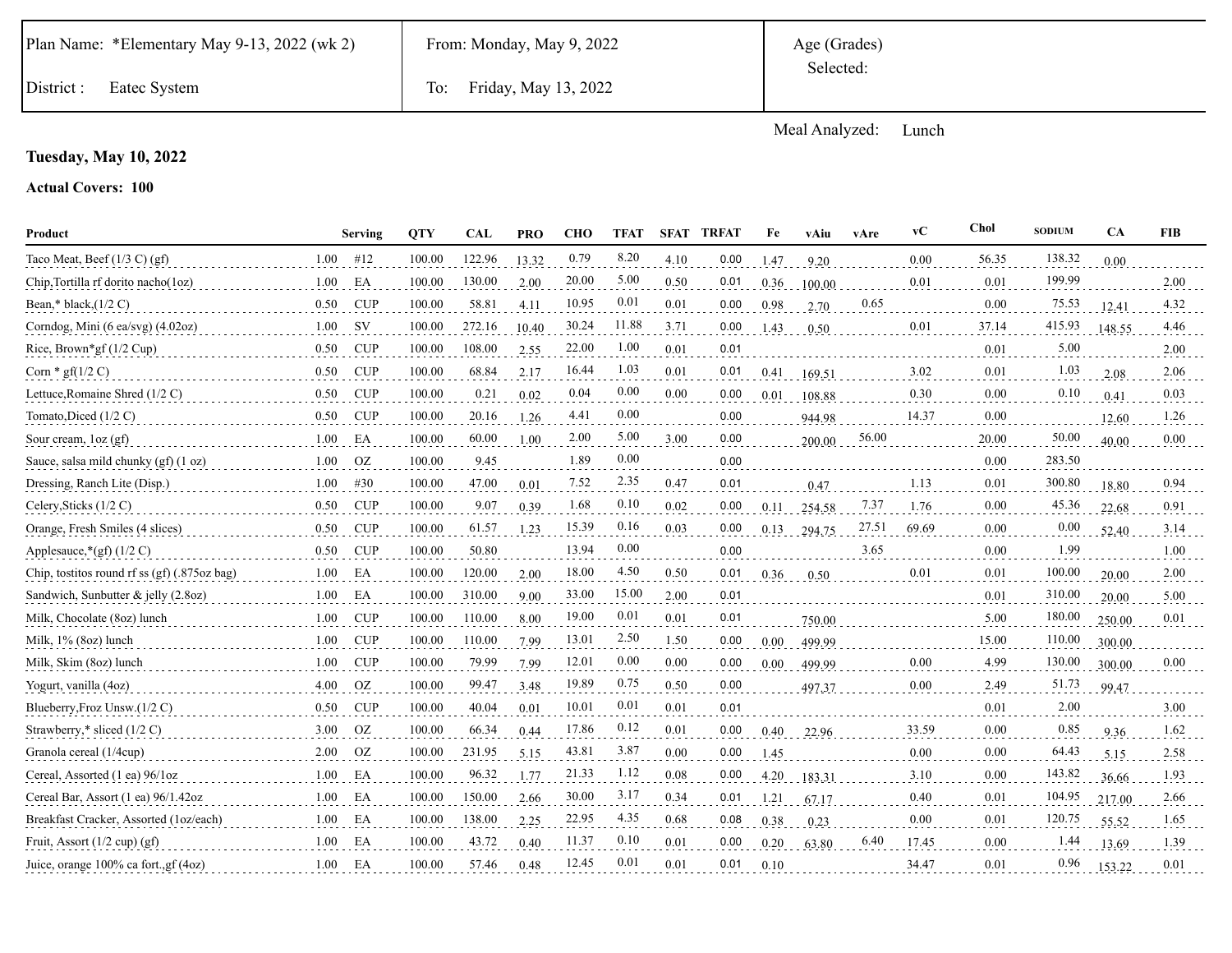|  | Plan Name: *Elementary May 9-13, 2022 (wk 2) |  |  |  |  |
|--|----------------------------------------------|--|--|--|--|
|--|----------------------------------------------|--|--|--|--|

Meal Analyzed: Lunch

## **Wednesday, May 11, 2022**

| Product                                    |      | <b>Serving</b> | <b>OTY</b> | <b>CAL</b> | <b>PRO</b> | <b>CHO</b> | <b>TFAT</b> | <b>SFAT</b> | <b>TRFAT</b> | Fe   | vAiu   | vAre | vC    | Chol  | <b>SODIUM</b> | <b>CA</b> | <b>FIB</b> |
|--------------------------------------------|------|----------------|------------|------------|------------|------------|-------------|-------------|--------------|------|--------|------|-------|-------|---------------|-----------|------------|
| Macaroni and Cheese WG RF (6 oz)           | 6.00 | <b>OZ</b>      | 100.00     | 290.17     | 17.01      | 31.02      | 11.01       | 6.00        | 0.01         |      |        |      |       | 30.02 | 980.58        | 300.18    | 2.00       |
| Shrimp Poppers wg (20 ea or 3oz)           | 3.00 | <b>OZ</b>      | 100.00     | 170.10     | 9.01       | 19.01      | 7.00        | 1.00        | 0.00         | 1.82 |        |      |       | 45.03 | 340.20        | 20.25     | 3.00       |
| Sauce, Tartar (1packet)                    | 1.00 | EA             | 100.00     | 0.00       |            |            | 0.00        |             | 0.00         |      |        |      |       | 0.00  |               |           |            |
| Bread, cheese bites (2 ea)                 | 1.00 | <b>SV</b>      | 100.00     | 140.00     | 8.00       | 14.00      | 6.00        | 2.00        | 0.01         |      | 100.00 |      | 0.01  | 10.00 | 270.00        | 60.00     | 2.00       |
| Lettuce, 50/50 iceberg/romaine (1 cup)     | 1.00 | <b>CUP</b>     | 100.00     | 9.90       | 0.55       | 2.20       | 0.00        | 0.00        | 0.00         | 0.30 |        |      | 7.93  | 0.00  | 6.60          | 16.81     | 1.10       |
| Dressing, Ranch Lite (Disp.)               | 1.00 | #30            | 100.00     | 47.00      | 0.01       | 7.52       | 2.35        | 0.47        | 0.01         |      | 0.47   |      | 1.13  | 0.01  | 300.80        | 18.80     | 0.94       |
| Beans, green* frozen, 1/2cup               | 0.50 | <b>CUP</b>     | 100.00     | 28.00      | 1.12       | 4.47       | 0.00        |             | 0.00         | 0.36 | 164.45 |      | 1.44  | 0.00  | 11.19         | 29.56     | 2.23       |
| Cauliflower, Raw (1/2 Cup)                 | 0.50 | <b>CUP</b>     | 100.00     | 8.55       | 0.68       | 1.81       | 0.03        | 0.01        | 0.00         | 0.15 | 4.45   | 0.68 | 15.87 | 0.00  | 10.26         | 7.52      | 0.85       |
| Craisin, dried strawberry (1 Ea)           | 1.00 | EA             | 100.00     | 110.00     |            | 28.00      | 0.01        | 0.01        | 0.01         |      |        |      |       | 0.01  | 0.01          |           | 3.00       |
| Pear,* diced gf $(1/2$ cup)                | 0.50 | <b>CUP</b>     | 100.00     | 29.00      | 0.00       | 7.50       | 0.00        | 0.00        | 0.00         |      |        |      | 1.25  | 0.00  | 1.00          | 4.00      | 1.00       |
| Grapes, Green Fresh (1/2 C)                | 0.50 | <b>CUP</b>     | 100.00     | 53.34      | 0.50       | 13.65      | 0.28        | 0.09        | 0.00         | 0.23 | 79.61  | 7.96 | 3.18  | 0.00  | 1.59          | 11.14     | 0.72       |
| GF Burger on GF Hamburger Bun              | 1.00 | EA             | 100.00     | 380.00     | 18.00      | 43.00      | 15.00       | 3.50        | 0.00         | 1.44 | 80.66  |      | 2.90  | 45.00 | 615.00        | 40.00     | 5.00       |
| Sandwich, Sunbutter & jelly (2.8oz)        | 1.00 | EA             | 100.00     | 310.00     | 9.00       | 33.00      | 15.00       | 2.00        | 0.01         |      |        |      |       | 0.01  | 310.00        | 20.00     | 5.00       |
| Milk, Chocolate (8oz) lunch                | 1.00 | <b>CUP</b>     | 100.00     | 110.00     | 8.00       | 19.00      | 0.01        | 0.01        | 0.01         |      | 750.00 |      |       | 5.00  | 180.00        | 250.00    | 0.01       |
| Milk, 1% (8oz) lunch                       | 1.00 | <b>CUP</b>     | 100.00     | 110.00     | 7.99       | 13.01      | 2.50        | 1.50        | 0.00         | 0.00 | 499.99 |      |       | 15.00 | 110.00        | 300.00    |            |
| Milk, Skim (80z) lunch                     | 1.00 | <b>CUP</b>     | 100.00     | 79.99      | 7.99       | 12.01      | 0.00        | 0.00        | 0.00         | 0.00 | 499.99 |      | 0.00  | 4.99  | 130.00        | 300.00    | $0.00\,$   |
| Muffin, mini loaf choc choc chip ww (1 ea) | 1.00 | EA             | 100.00     | 290.00     | 5.00       | 38.00      | 15.00       | 4.50        | 0.01         | 1.80 | 0.50   |      | 0.01  | 25.00 | 220.00        | 60.00     | 2.00       |
| Yogurt, Raspberry ff(Upstate) (4oz)        | 1.00 | EA             | 100.00     | 90.00      | 3.00       | 19.00      | 0.00        |             | 0.00         |      | 0.50   |      | 1.20  | 0.00  | 50.00         | 300.00    |            |
| Waffle, mini maple wg (1 ea) 72/2.65oz     | 1.00 | EA             | 100.00     | 200.00     | 4.00       | 35.00      | 5.00        | 1.50        | 0.01         |      | 500.00 |      | 0.01  | 0.01  | 220.00        | 100.00    | 4.00       |
| Cereal Bar, Assort (1 ea) 96/1.42oz        | 1.00 | EA             | 100.00     | 150.00     | 2.66       | 30.00      | 3.17        | 0.34        | 0.01         | 1.21 | 67.17  |      | 0.40  | 0.01  | 104.95        | 217.00    | 2.66       |
| Cereal, Assorted (1 ea) 96/1oz             | 1.00 | EA             | 100.00     | 96.32      | 1.77       | 21.33      | 1.12        | 0.08        | 0.00         | 4.20 | 183.31 |      | 3.10  | 0.00  | 143.82        | 36.66     | 1.93       |
| Breakfast Cracker, Assorted (1oz/each)     | 1.00 | EA             | 100.00     | 138.00     | 2.25       | 22.95      | 4.35        | 0.68        | 0.08         | 0.38 | 0.23   |      | 0.00  | 0.01  | 120.75        | 55.52     | 1.65       |
| Fruit, Assort $(1/2 \text{ cup}) (gf)$     | 1.00 | EA             | 100.00     | 43.72      | 0.40       | 11.37      | 0.10        | 0.01        | 0.00         | 0.20 | 63.80  | 6.40 | 17.45 | 0.00  | 1.44          | 13.69     | 1.39       |
| Juice, orange 100% ca fort., gf (4oz)      | 1.00 | EA             | 100.00     | 57.46      | 0.48       | 12.45      | 0.01        | 0.01        | 0.01         | 0.10 |        |      | 34.47 | 0.01  | 0.96          | 153.22    | 0.01       |
| Juice, apple $100\%$ 96/4oz (gf)           | 1.00 | EA             | 100.00     | 59.79      | 1.00       | 13.95      | 0.01        | 0.01        | 0.01         | 0.50 | 49.82  |      | 59.79 | 0.01  | 7.97          | 159.44    | 0.01       |
| Milk, Breakfast - Skim OR 1% (80z)         | 1.00 | <b>CUP</b>     | 100.00     | 95.00      | 7.99       | 12.51      | 1.25        | 0.75        | 0.00         | 0.00 | 499.99 |      |       | 10.00 | 120.00        | 300.00    | 0.00       |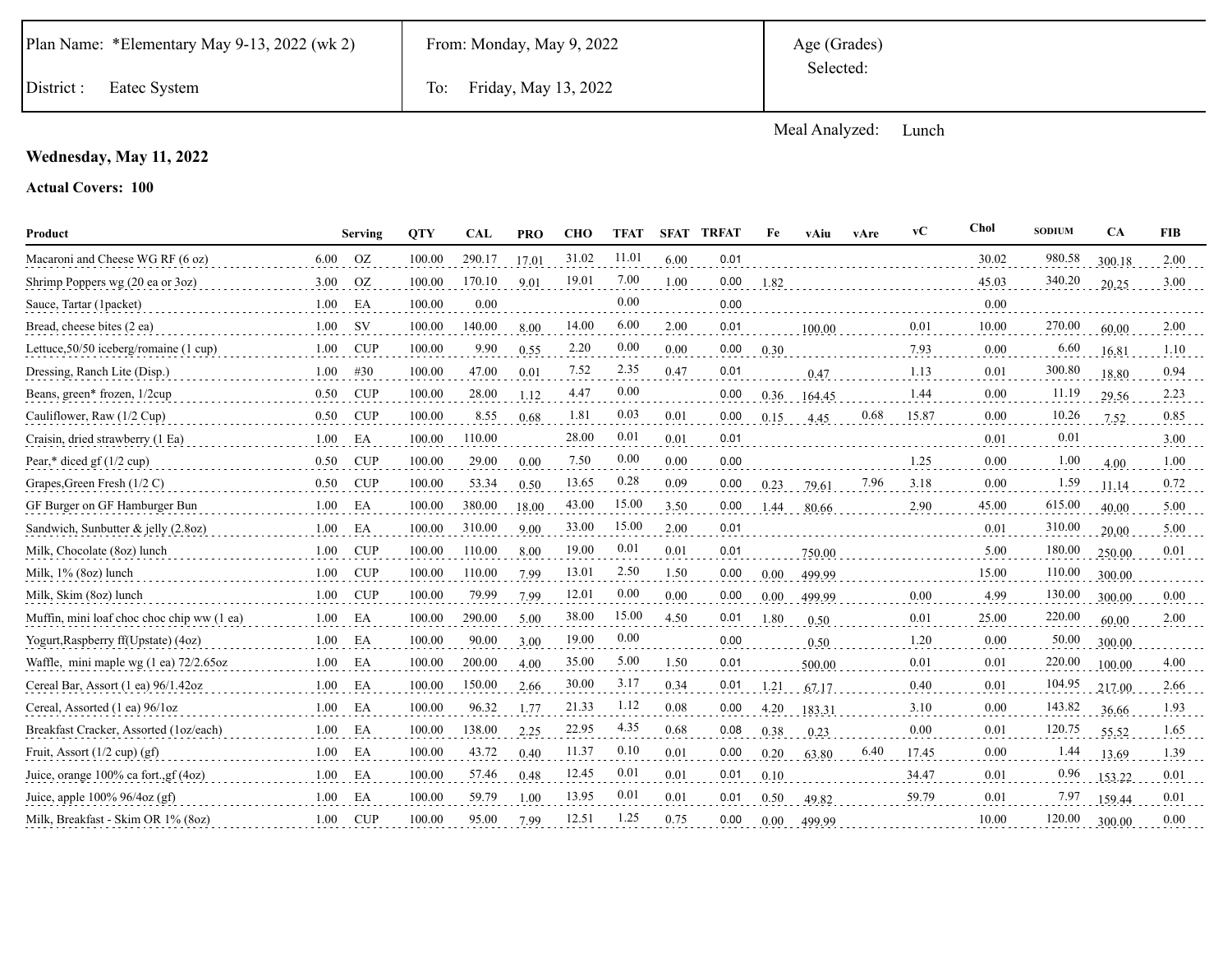|  | Plan Name: *Elementary May 9-13, 2022 (wk 2) |  |  |  |  |
|--|----------------------------------------------|--|--|--|--|
|--|----------------------------------------------|--|--|--|--|

District : Eatec System To: Friday, May 13, 2022

Meal Analyzed: Lunch

## **Thursday, May 12, 2022**

| Product                                        |      | Serving       | <b>OTY</b> | <b>CAL</b> | <b>PRO</b> | <b>CHO</b> | <b>TFAT</b> | <b>SFAT</b> | <b>TRFAT</b> | Fe   | vAiu   | vAre  | vC    | Chol   | <b>SODIUM</b> | <b>CA</b> | <b>FIB</b> |
|------------------------------------------------|------|---------------|------------|------------|------------|------------|-------------|-------------|--------------|------|--------|-------|-------|--------|---------------|-----------|------------|
| Pasta, Rotini wg (3/4 C)                       | 0.75 | CUP           | 100.00     | 340.20     | 11.34      | 66.42      | 2.43        | 0.00        | 0.00         | 0.96 | 2.59   |       | 0.00  | 0.00   | 0.00          | 32.40     | 8.10       |
| Sauce, Meat gf $(1/2 C)$                       | 1.00 | #8            | 100.00     | 169.62     | 12.23      | 10.11      | 9.16        | 3.66        | 0.00         | 1.81 | 276.08 | 55.22 | 0.00  | 44.00  | 678.59        | 73.61     | 0.92       |
| Breadstick, Garlic (1.2oz each)                | 1.00 | EA            | 100.00     | 110.00     | 2.50       | 15.50      | 4.00        | 1.00        | 0.01         | 0.36 | 0.40   |       | 0.00  | 0.01   | 195.00        | 8.10      | 0.50       |
| Chicken, breast fillet wg 4/5lb (aprox. 70-90) | 1.00 | EA            | 100.00     | 220.00     | 21.00      | 15.00      | 8.00        | 1.50        | 0.01         | 1.80 | 100.00 |       | 0.01  | 65.00  | 480.00        | 40.00     | 1.00       |
| Bread, bun wg hamb (1 ea)                      | 1.00 | EA            | 100.00     | 160.00     | 7.00       | 31.03      | 2.00        | 0.01        | 0.01         | 1.93 | 0.53   |       | 0.01  | 0.01   | 200.00        | 200.00    | 3.21       |
| Ketchup (Dispenser)                            | 0.50 | <sub>OZ</sub> | 100.00     | 16.68      | 0.01       | 4.17       | 0.01        | 0.01        | 0.00         | 0.07 | 83.38  |       | 1.00  | 0.00   | 133.41        | 2.55      | 0.01       |
| Sauce, BBQ (Dispenser)                         | 0.50 | <b>OZ</b>     | 100.00     | 15.01      |            | 5.00       | 0.00        |             | 0.00         |      | 83.38  |       | 1.50  | 0.00   | 120.90        |           |            |
| Salad, Caesar(1Cup)                            | 1.00 | <b>CUP</b>    | 100.00     | 144.37     | 5.28       | 16.65      | 7.31        | 1.29        | 0.00         | 1.20 | 404.71 | 10.88 | 1.00  | 6.89   | 473.78        | 61.91     | 0.19       |
| Broccoli, Raw (1/2 C)                          | 0.50 | <b>CUP</b>    | 100.00     | 16.73      | 1.39       | 3.27       | 0.18        | 0.02        | 0.00         | 0.36 | 306.47 | 75.76 | 43.88 | 0.00   | 16.23         | 23.12     | 1.28       |
| Watermelon( $1/2$ C)                           | 0.50 | <b>CUP</b>    | 100.00     | 10.35      | 0.12       | 2.44       | 0.00        |             | 0.09         |      | 226.88 | 12.65 | 0.03  | 1.53   | 0.31          | 4.27      | 0.09       |
| Peach,* diced yellow cling in x-lite (1/2cup)  | 0.50 | <b>CUP</b>    | 100.00     | 52.79      | 0.50       | 13.93      | 0.13        | 0.00        | 0.00         | 0.38 | 338.64 |       | 3.78  | 0.00   | 5.98          | 5.98      | 1.30       |
| GF Chicken Burger on GF Hamburger Bun          | 1.00 | EA            | 100.00     | 390.00     | 23.00      | 33.00      | 19.00       | 3.51        | 0.02         |      | 1.00   |       | 0.01  | 100.01 | 810.00        | 20.10     | 4.01       |
| Sandwich, Sunbutter & jelly (2.8oz)            | 1.00 | EA            | 100.00     | 310.00     | 9.00       | 33.00      | 15.00       | 2.00        | 0.01         |      |        |       |       | 0.01   | 310.00        | 20.00     | 5.00       |
| Milk, Chocolate (8oz) lunch                    | 1.00 | <b>CUP</b>    | 100.00     | 110.00     | 8.00       | 19.00      | 0.01        | 0.01        | 0.01         |      | 750.00 |       |       | 5.00   | 180.00        | 250.00    | 0.01       |
| Milk, 1% (8oz) lunch                           | 1.00 | <b>CUP</b>    | 100.00     | 110.00     | 7.99       | 13.01      | 2.50        | 1.50        | 0.00         | 0.00 | 499.99 |       |       | 15.00  | 110.00        | 300.00    |            |
| Milk, Skim (8oz) lunch                         | 1.00 | CUP           | 100.00     | 79.99      | 7.99       | 12.01      | 0.00        | 0.00        | 0.00         | 0.00 | 499.99 |       | 0.00  | 4.99   | 130.00        | 300.00    | 0.00       |
| Breakfast, mini cinnis (2.29oz each)           | 1.00 | EA            | 100.00     | 240.00     | 5.00       | 40.00      | 8.00        | 2.00        | 0.00         | 1.44 |        |       |       | 0.00   | 300.00        | 20.00     | 2.00       |
| Cereal Bar, Assort (1 ea) 96/1.42oz            | 1.00 | EA            | 100.00     | 150.00     | 2.66       | 30.00      | 3.17        | 0.34        | 0.01         | 1.21 | 67.17  |       | 0.40  | 0.01   | 104.95        | 217.00    | 2.66       |
| Cereal, Assorted (1 ea) 96/1oz                 | 1.00 | EA            | 100.00     | 96.32      | 1.77       | 21.33      | 1.12        | 0.08        | 0.00         | 4.20 | 183.31 |       | 3.10  | 0.00   | 143.82        | 36.66     | 1.93       |
| Breakfast Cracker, Assorted (1oz/each)         | 1.00 | EA            | 100.00     | 138.00     | 2.25       | 22.95      | 4.35        | 0.68        | 0.08         | 0.38 | 0.23   |       | 0.00  | 0.01   | 120.75        | 55.52     | 1.65       |
| Fruit, Assort $(1/2$ cup) $(gf)$               | 1.00 | EA            | 100.00     | 43.72      | 0.40       | 11.37      | 0.10        | 0.01        | 0.00         | 0.20 | 63.80  | 6.40  | 17.45 | 0.00   | 1.44          | 13.69     | 1.39       |
| Juice, orange $100\%$ ca fort., gf $(4oz)$     | 1.00 | EA            | 100.00     | 57.46      | 0.48       | 12.45      | 0.01        | 0.01        | 0.01         | 0.10 |        |       | 34.47 | 0.01   | 0.96          | 153.22    | 0.01       |
| Juice, apple $100\%$ 96/4oz (gf)               | 1.00 | EA            | 100.00     | 59.79      | 1.00       | 13.95      | 0.01        | 0.01        | 0.01         | 0.50 | 49.82  |       | 59.79 | 0.01   | 7.97          | 159.44    | 0.01       |
| Milk, Breakfast - Skim OR 1% (80z)             | 1.00 | <b>CUP</b>    | 100.00     | 95.00      | 7.99       | 12.51      | 1.25        | 0.75        | 0.00         | 0.00 | 499.99 |       |       | 10.00  | 120.00        | 300.00    | 0.00       |